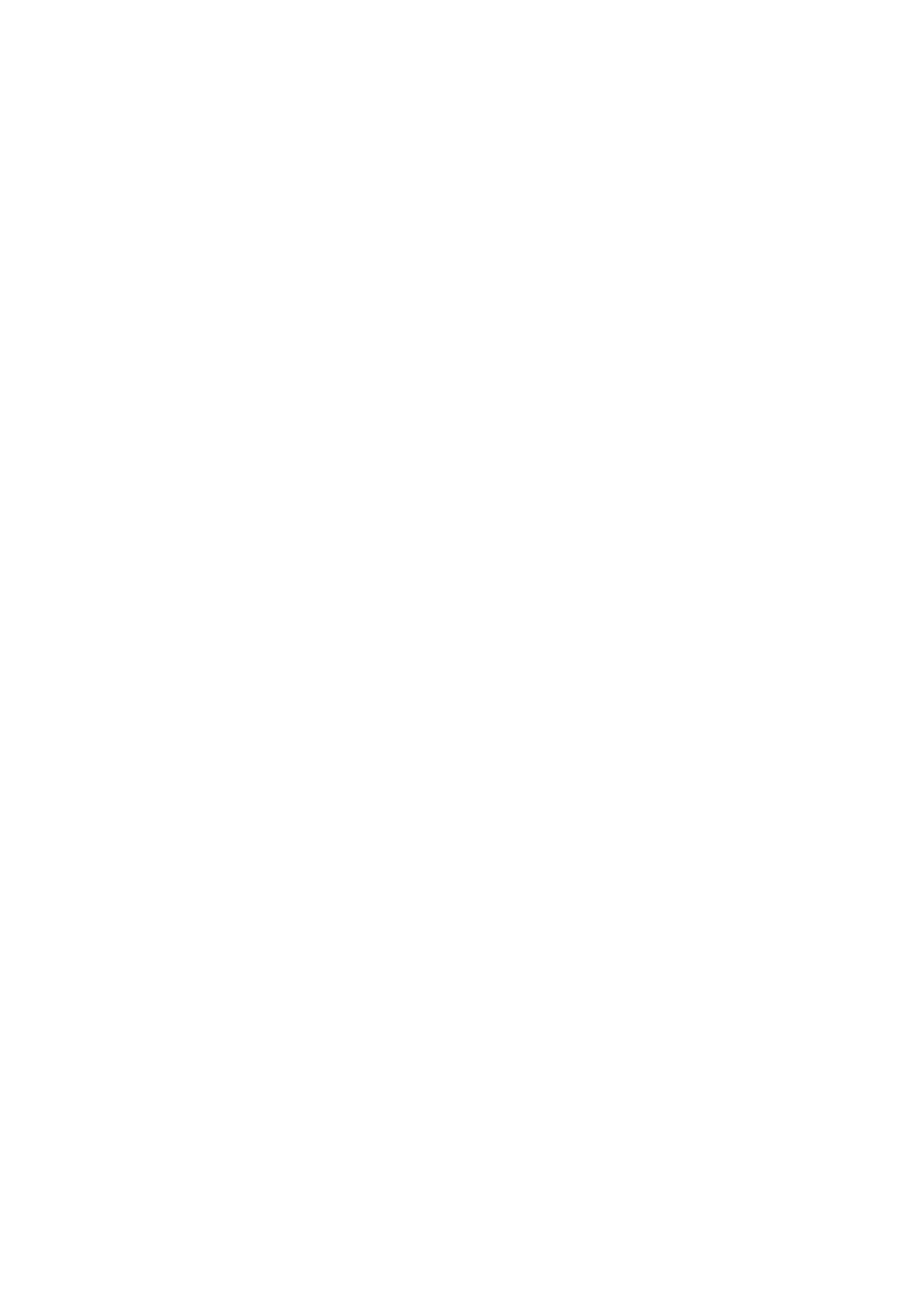# Children need tasks that enable them to grow, role models who they can follow, and communities in which they feel safe.

Prof. Dr. Gerald Hüther

Dear parents,

Your child will soon be starting kindergarten. This is a very important time because children of this age are able to learn easily and quickly. We would like to give you some tips on how you can support your child's development.

Emotional ties are vital for small children. This is true for all cultures and families. Children naturally want to learn new things and discover the world around them. The emotional security within the family lets them take their first steps in the world.

Many children have already experienced playing in groups. For example, they have been playing with their brothers and sisters, with neighbours' children or with other children in play groups they attend; in those situations they also get to know a new attachment figure, for example and they get to know the play group leader. They return home to their parents with smiles on their faces, full of questions and things to tell them.

Your child will spend a lot of time with other children in kindergarten. This will be something new and exciting for him or her. In a group, children sometimes have to wait their turn to speak. Your son or daughter will learn that not all people think or feel the same (or are the same) and that different things are important to different people.

Children of this age learn by playing and are quite capable of understanding relationships and rules. Small children imitate the behaviour they see around them. The behaviour and conduct of their parents and other adult attachement figures is therefore very important. By setting a good example for your son or daughter by letting other people finish what they have to say, you will foster your child's powers of attention and concentration.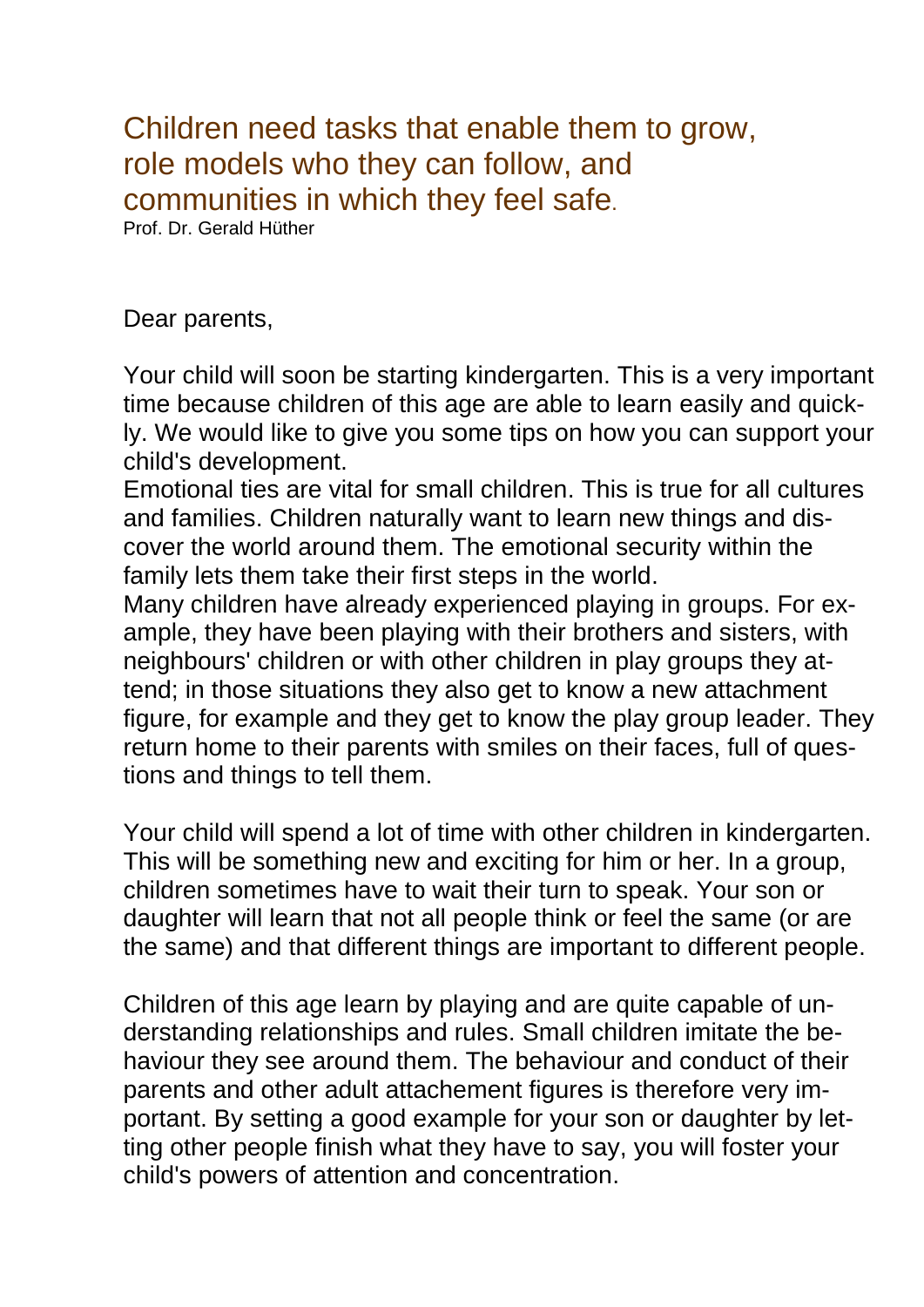## **Dealing with themselves and others**

Umgang mit sich und anderen

### **Your child wants to be with other children.**

How to reach an agreement, show consideration, find their way around, wait: this is what children have to learn in order to be able to find their bearings within a group. In a play group or day care facility for children, your son or daughter can learn how to get on with other children of his or her own age. Let your child play with other children on playgrounds too, or invite other children to your home to play.

#### **Your child wants to be part of a group.**

In the large kindergarten group, you son or daughter will have to learn to share the teacher's attention with the other children in the group. Sometimes your child will have to put off a need or wait his or her turn.

#### **Your child wants to express his or her feelings.**

This is a good thing. Help your child recognise, express and come to terms with emotions. You should also teach your child that there are limits as to how one can treat other people. Just as your son or daughter wants to be respected, he or she has to learn to respect other children and adults too.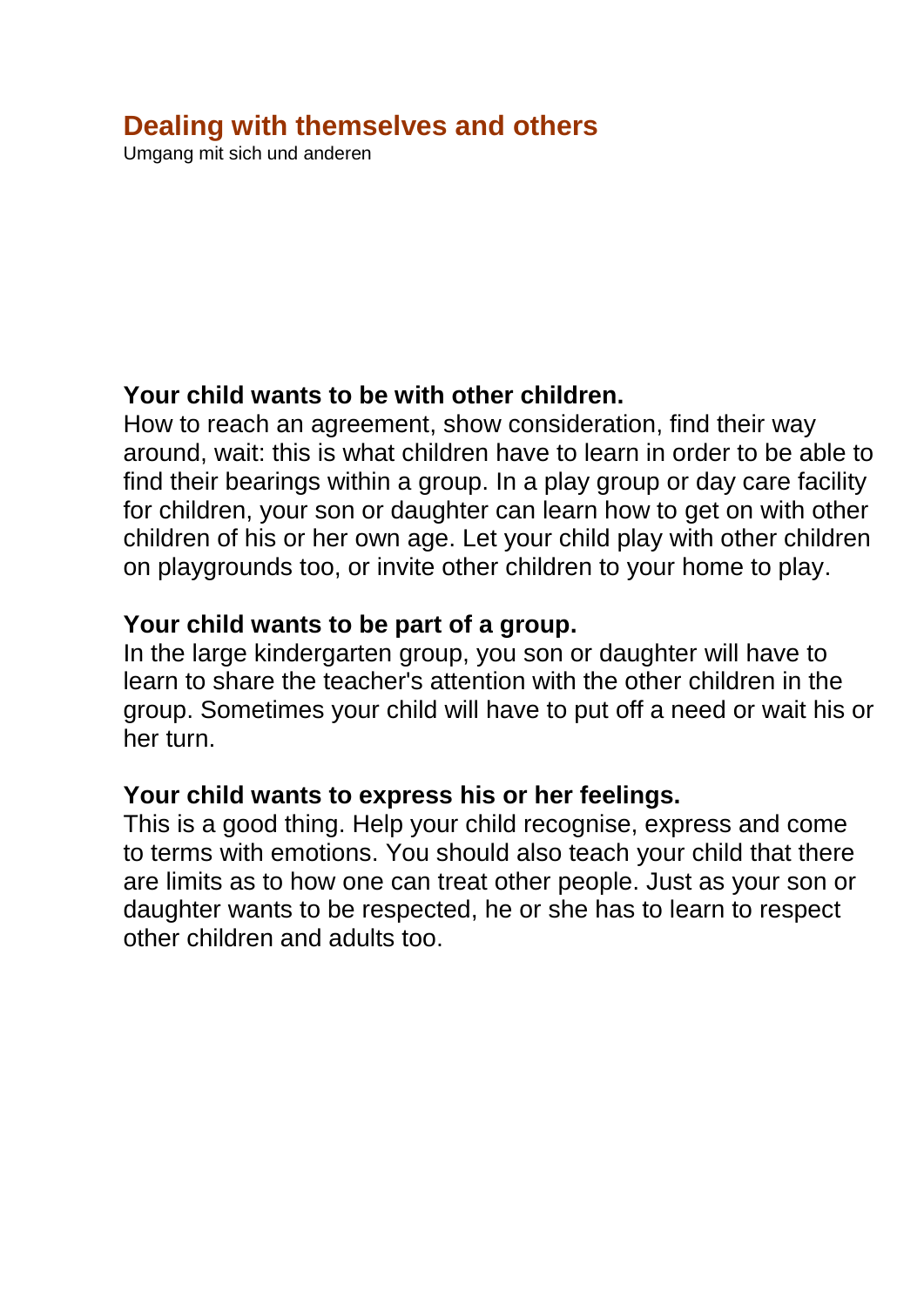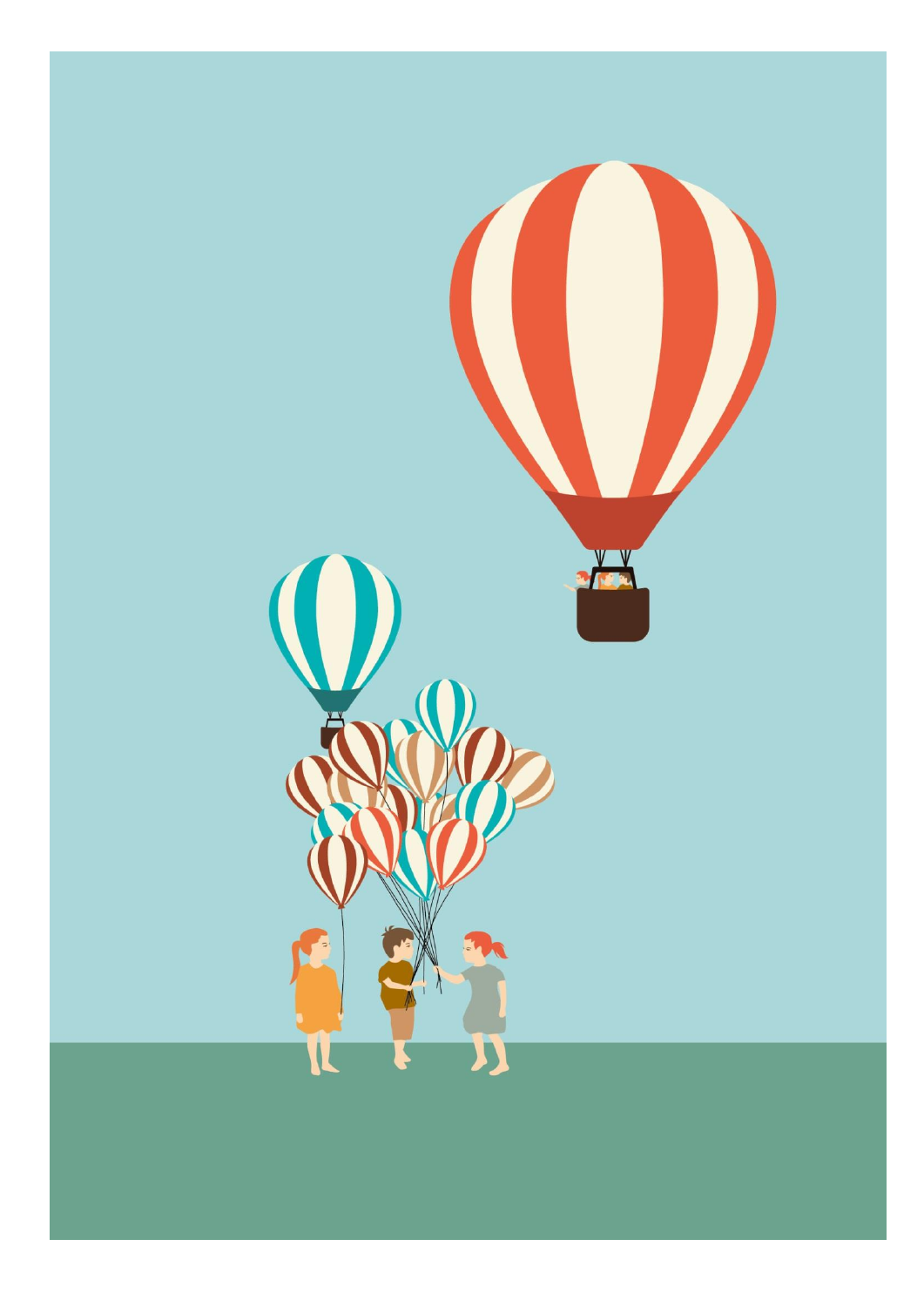# **Independence and confidence**

Selbstständigkeit und Vertrauen

#### **Your child wants to do things on his or her own.**

Give your child the chance to try things out and do things on his or her own. For example, give your child time to get dressed and undressed independently. Going to the toilet alone is another thing your child should practise, so that he or she can manage without help in kindergarten. Only help where help is really needed.

#### **Your child wants to be independent.**

Have confidence in your child. Encourage him or her to try again if things don't work out first time and share in their happiness when they do succeed. For example, teach your child the best way to get to kindergarten. Or set simple tasks like collecting the post from the letterbox or putting away cutlery in a drawer.

### **Your child wants to try things out and experiment.**

Provide materials like coloured pencils, paper, chalk, glue, sticky tape or scissors for your child to play with. Letting children help with household chores or in the kitchen – preparing, cutting, stirring, washing salad – are also ways of training their skills and letting them gain experience.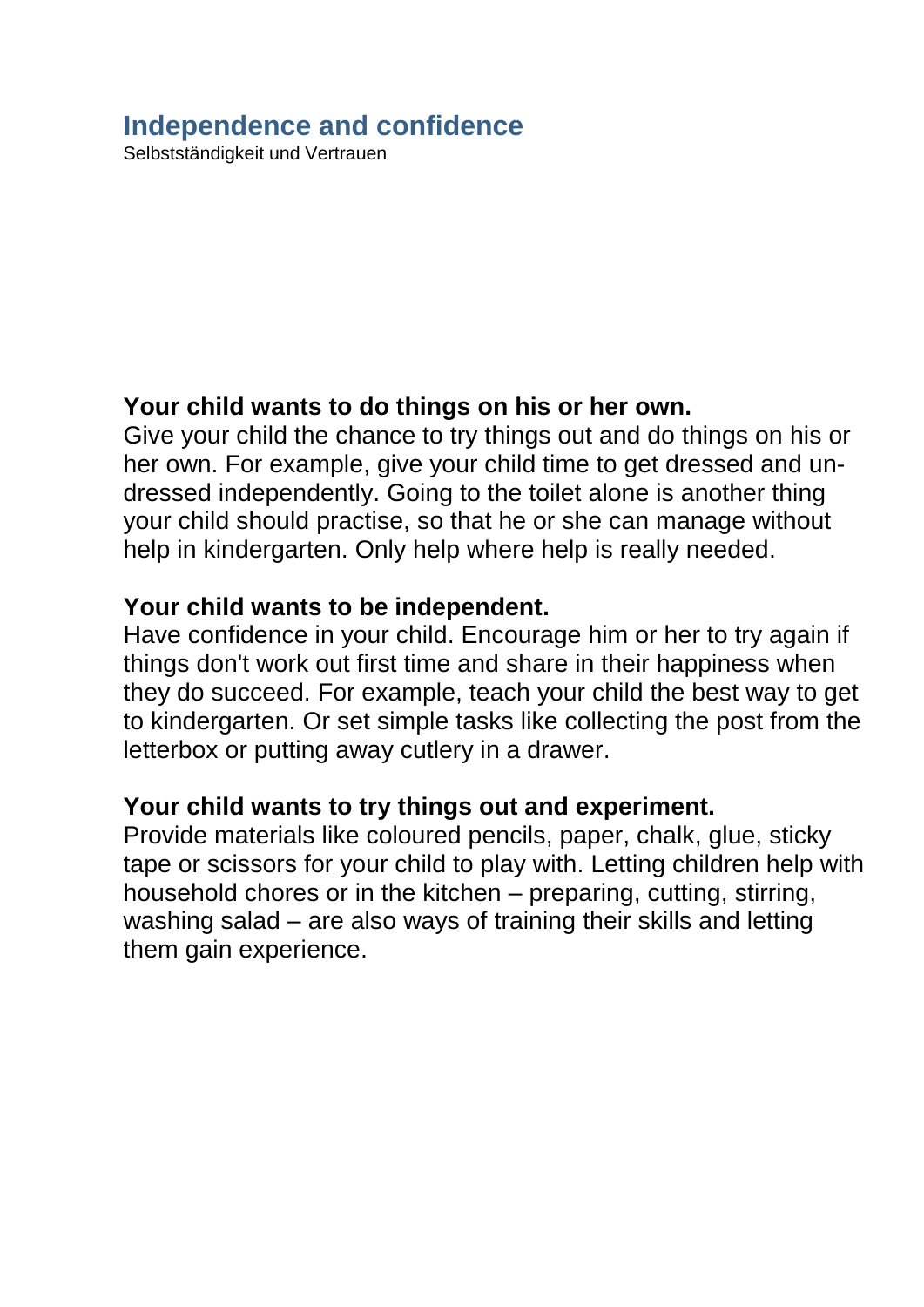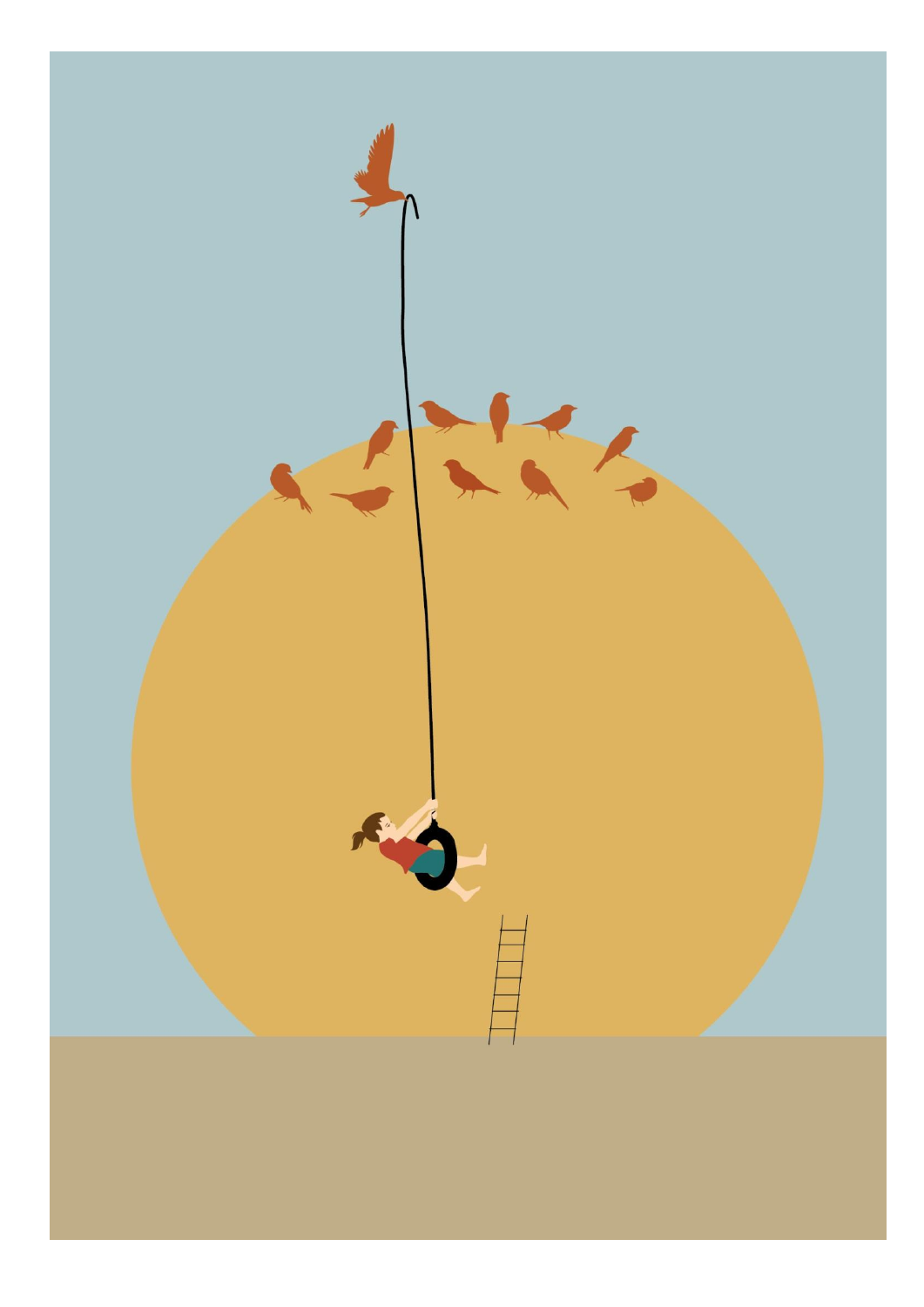#### **Playing and learning**  Spielen und Lernen

**Your child wants to play.**

Your child wants to get enthusiastic about things and wants to be able to forget themselves when playing. Whilst playing, your child will learn how to become engrossed, how to plan something and to stick with this for a longer period of time. Give your son or daughter this freedom. Let him or her play and experiment with a variety of materials, including everyday objects. Time in which you and your child play together is also very valuable.

### **Your child wants to learn.**

Learning means that some things work out and others do not, and this experience has to be trained and absorbed. Your child learned to walk because he or she kept getting up again after falling over. You can help by strengthening your child in everything he or she does, by praising achievements and by encouraging your child to try out new things.

#### **Your child has wants.**

It is important to want. But children do not always get what they want. Children have to learn to wait and to deal with disappointments. Frustration and anger are normal emotions. But people or material should not suffer or be damaged as a result of these emotions. The ability to put aside his or her needs at times will make your child stronger.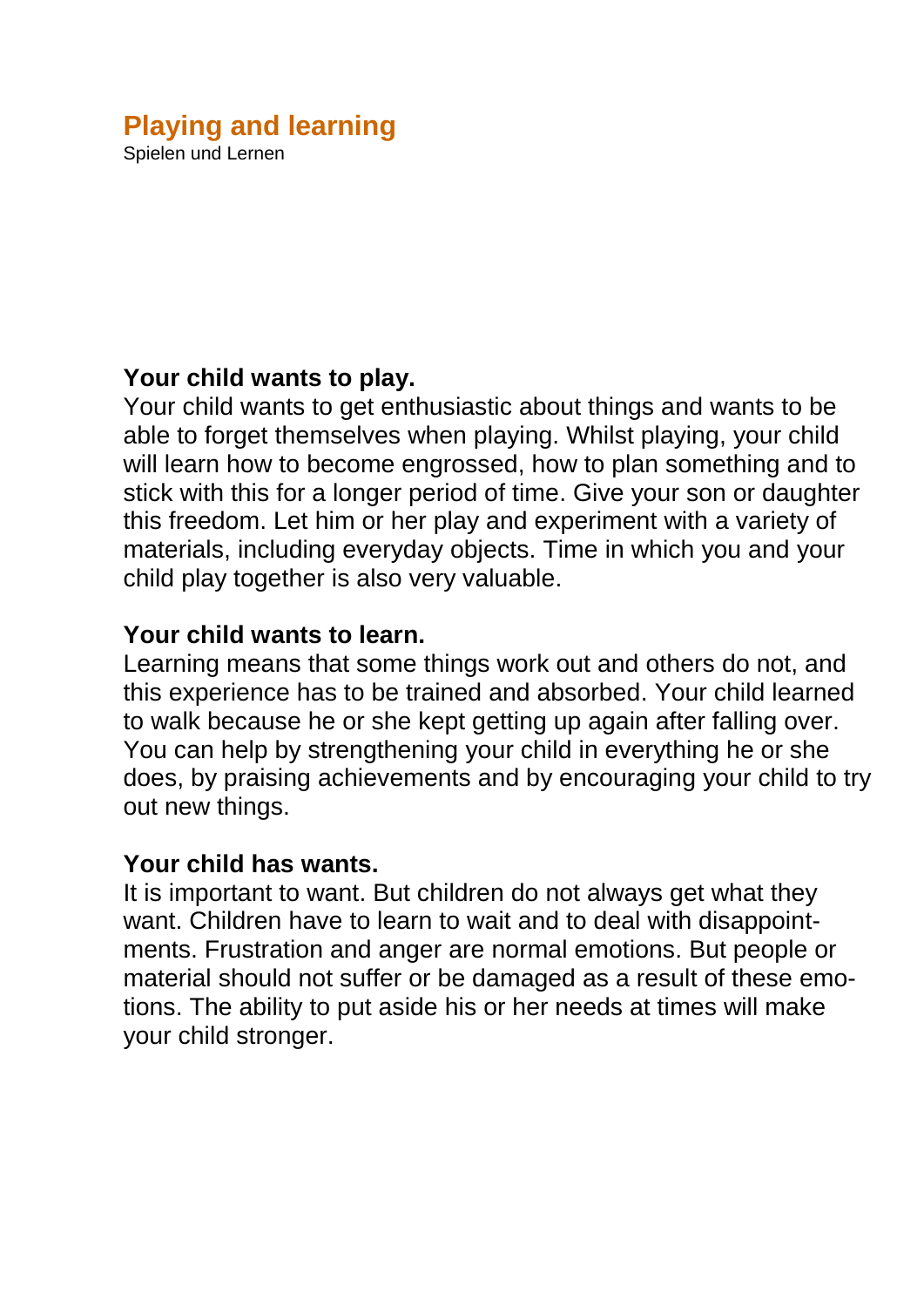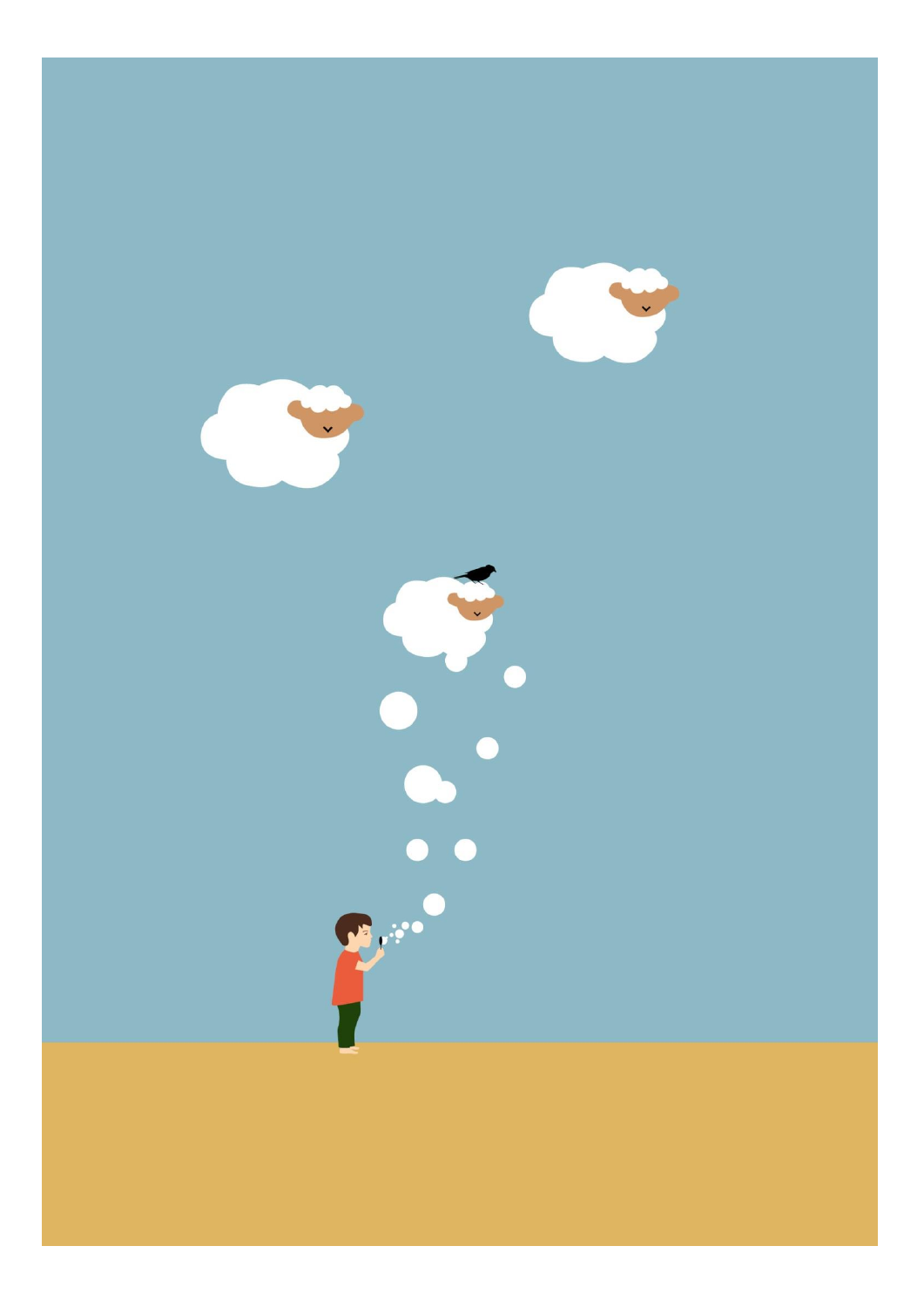# **Communicating and being understood**

Sich verständigen und verstanden werden

#### **Your child wants to communicate.**

Take an interest in what your child does and experiences and listen to what he or she has to say. Talk to your son or daughter about everyday things and explain what you are doing or what your child is seeing.

### **Your child wants to listen.**

Look at picture books with your child, tell them stories and sing songs together. In this way children experience closeness and learn a language. Talk to your son or daughter in your mother tongue. It is much easier for children to learn a second language if they have a good grasp of their mother tongue.

#### **Your child wants to learn language.**

Small children cannot remember new words if they have only learnt them from electronic media. Children need familiar people around them who talk to them. They learn new things and words more easily from a person close to them and can use these faster.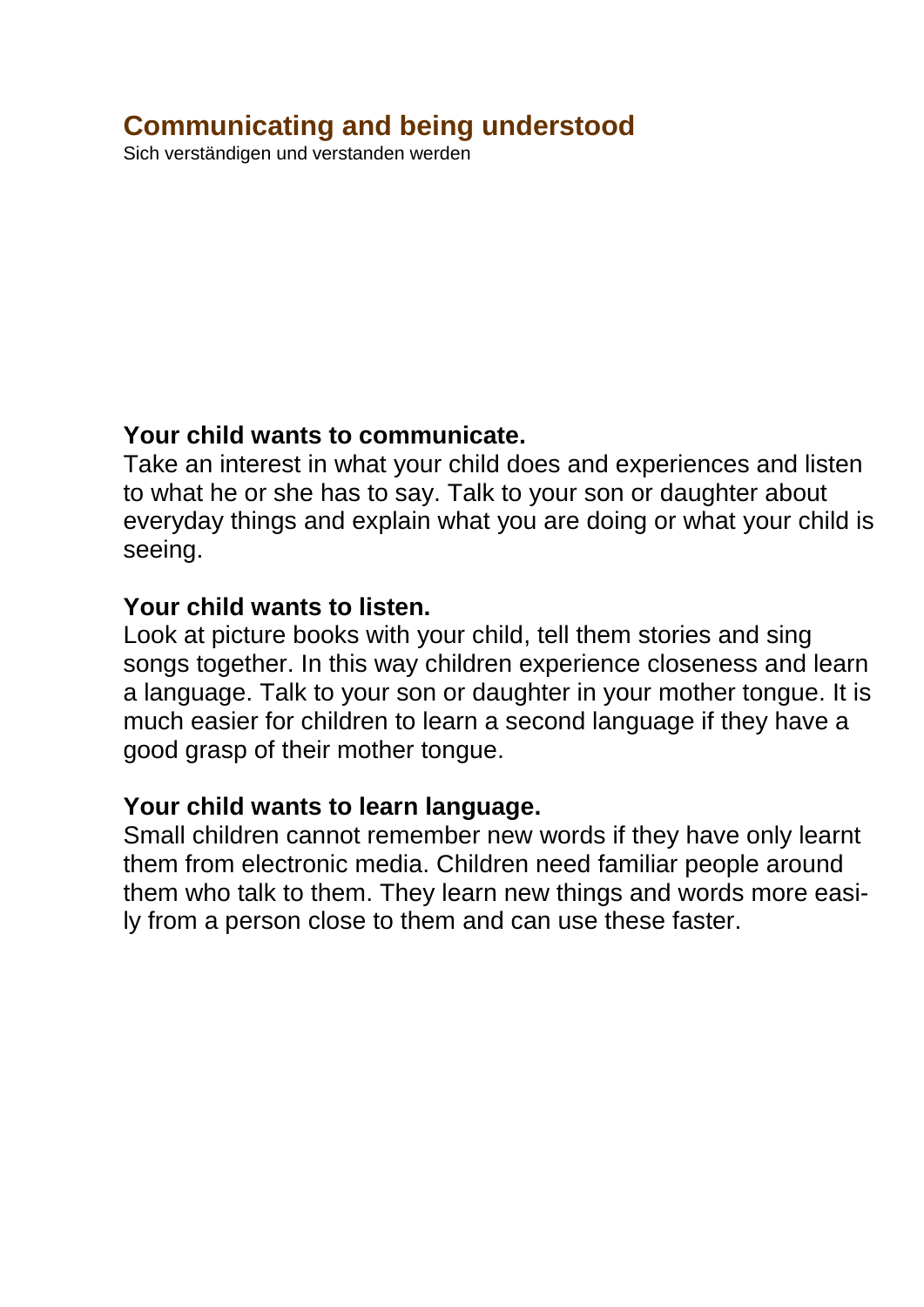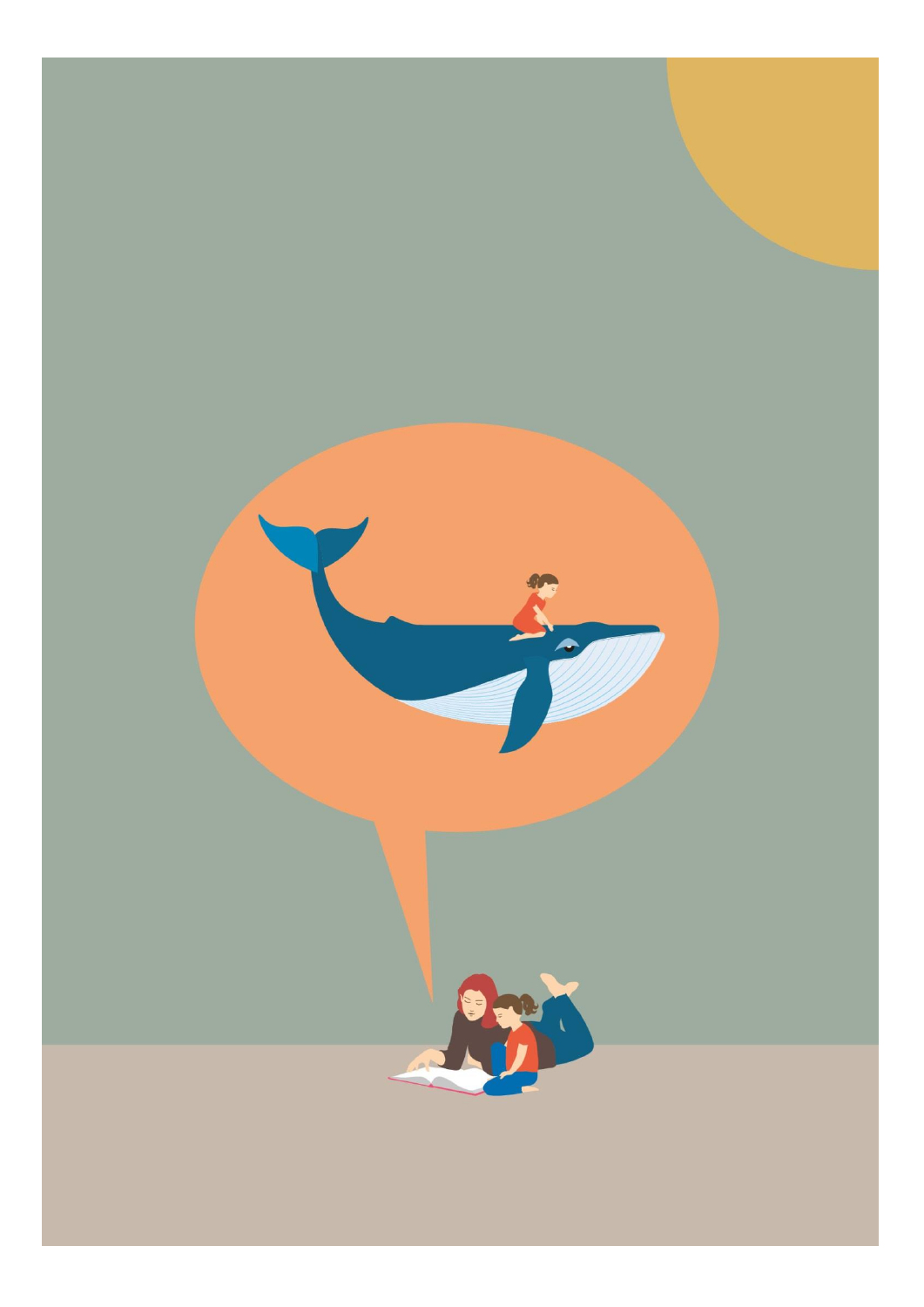### **Physical activity and sleep**

Bewegung und Schlaf

#### **Your child wants action.**

Let your child climb, balance, turn somersaults or play ball. Go outside and discover nature with your child, even if it is raining.

#### **Your child wants to be able to get enough sleep.**

To cope with the normal kindergarten routine, it is important that your child enjoys between ten and twelve hours of undisturbed sleep at night. A healthy and filling breakfast is the best way to build up their strength in the morning.

#### **Your child wants rituals.**

A regular daily routine with unchanging rituals, for example at meal times and at bedtime, gives your child a sense of stability and security.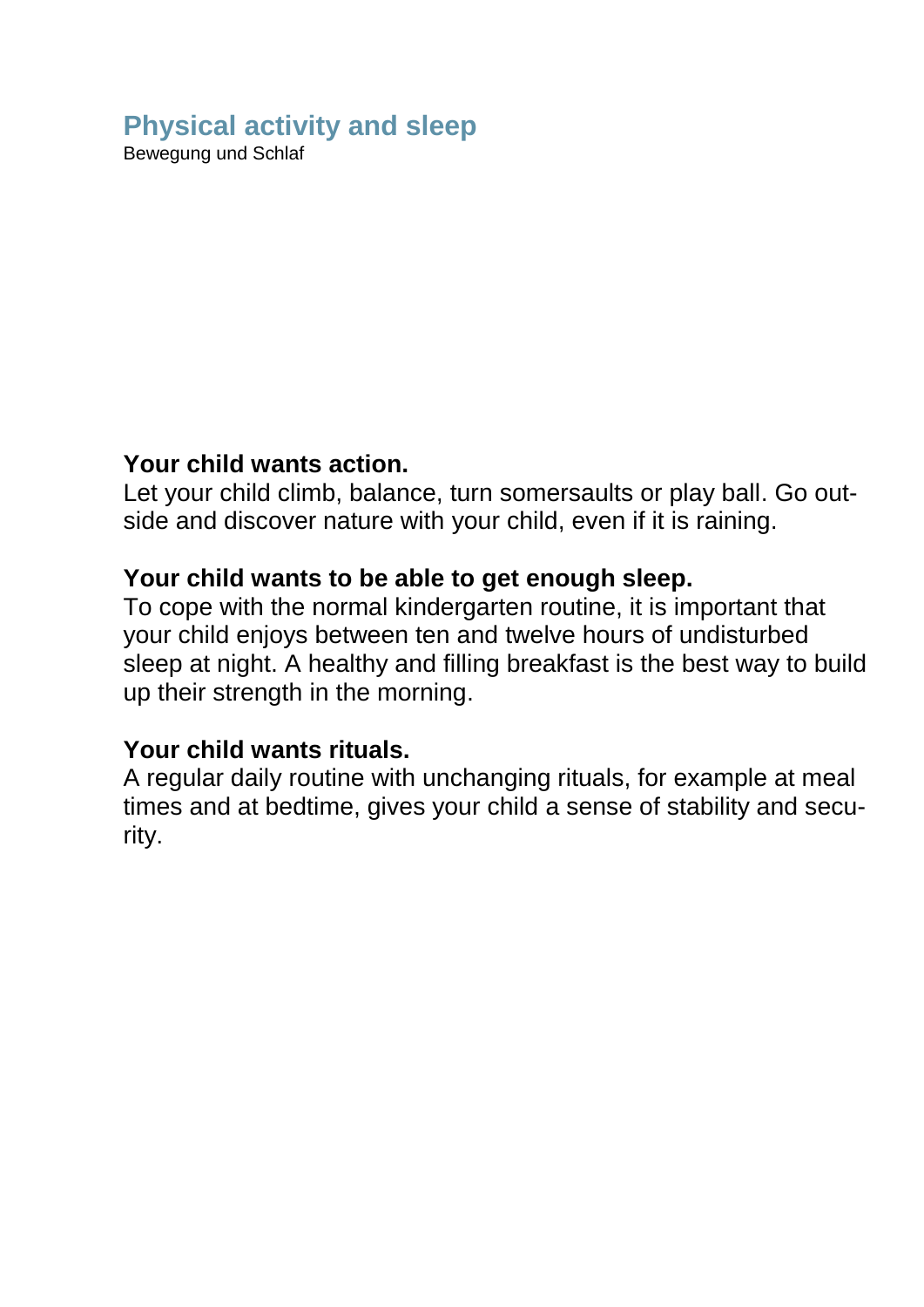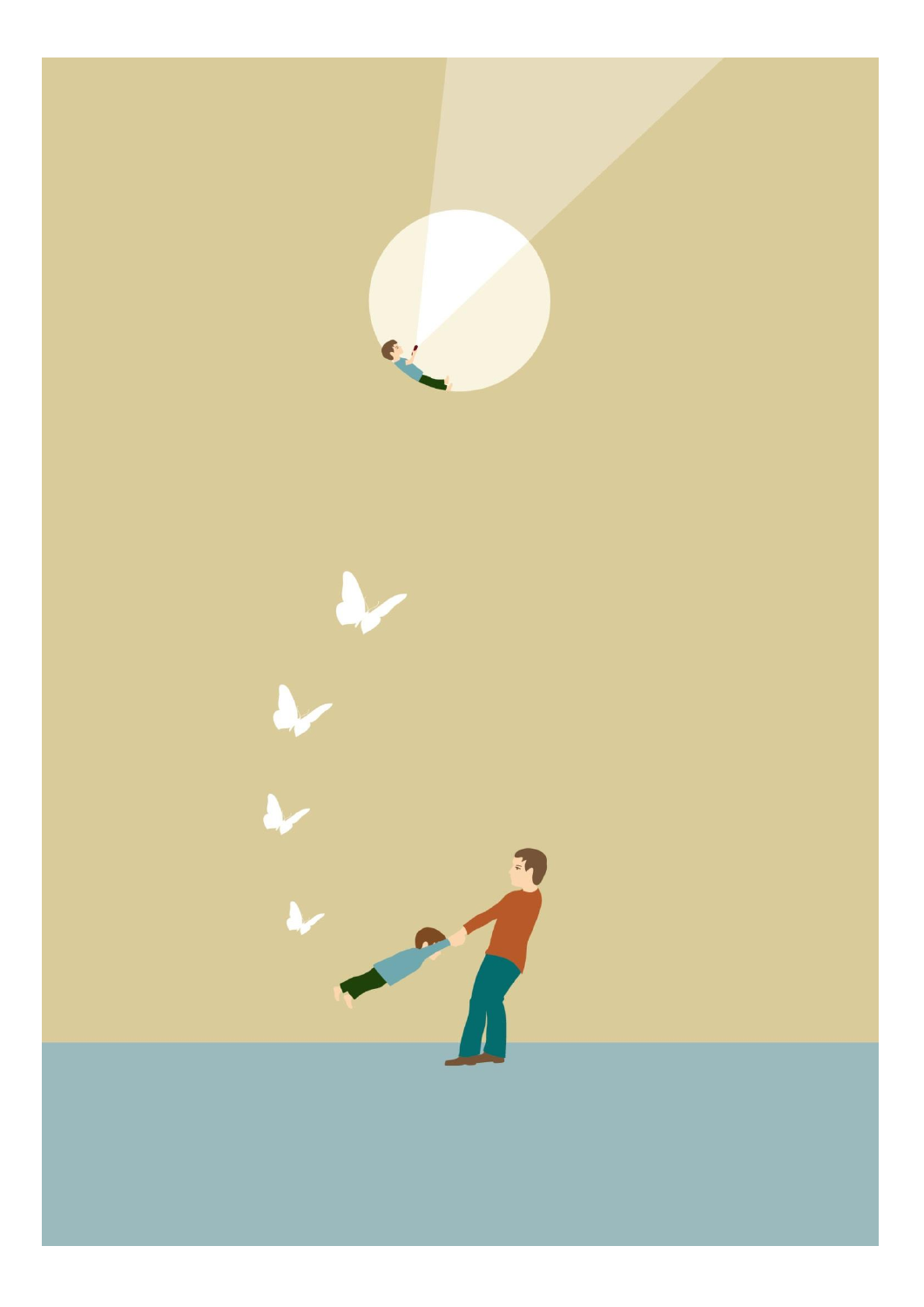If you would like to learn more, further information can be found at: www.erz.be.ch/fit-fuer-den-kindergarten

We wish both you and your child a good time in pre-scool.